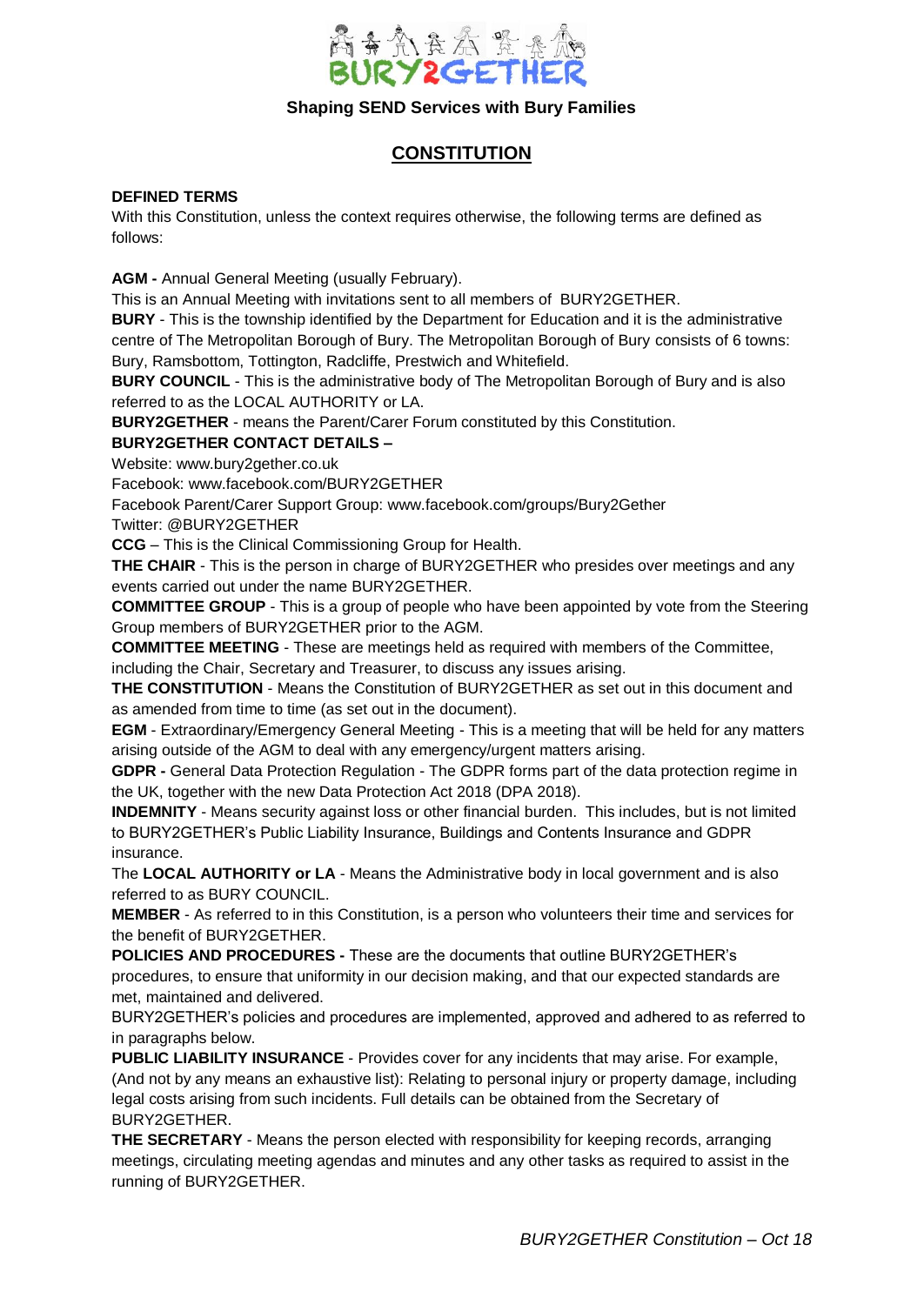

**SEND** - Means 'Special Educational Needs and Disabilities' for children and young people aged 0-25 years.

**SERVICES** - Means those government or other institutional services and supports specifically provided to enable people who have SEND to participate in society and community life.

**THE STEERING GROUP** - Is a group elected by members of BURY2GETHER to decide on the priorities and order of business and discuss any matters arising.

**STEERING GROUP MEETING** - Means a meeting of the Steering Group in accordance paragraphs below.

**STEERING GROUP MEMBER** - A person elected by current Steering Group Members, to become a member of the Steering Group and to attend meetings (as in paragraphs below).

**SUSPENDED** - Under paragraphs 4 (iv), 4(viii) and 5(iii) the term suspended would mean that BURY2GETHER would not continue to operate until the minimum number of Steering Group or Committee members are elected.

**THE TREASURER** - Means a person who is elected to administer and manage the financial assets and liabilities of BURY2GETHER.

**BURY2GETHER** is a Parent/Carer Forum for Bury.

**BURY2GETHER** will be governed by the provisions of this Constitution

**BURY2GETHER** will operate solely within the scope of it's primary and secondary aims, as stated in paragraphs 1 and 2.

**Parent/Carer Forum** - A group of Parents and Carers of Children and Young People (aged 0-25) with SEND (Special Educational Needs and Disabilities), who work with local authorities, education settings, health/social care providers and other providers, to make sure the services they plan and deliver, meet the NEEDS of children and young people with SEND and their families.

The Committee and/or the Steering Group have the authority to set goals and objectives for BURY2GETHER and direct and control it's activities, (including the raising and spending of income), provided this is within the primary and secondary aims as stated in paragraphs 1 and 2.

# **1. Primary Aims**

BURY2GETHER's aim is to ensure that Services in Bury meet the needs of children with SEND and their families. In order to achieve this, BURY2GETHER's primary aims are to :

- Grow a representative membership of all Bury families, diversities and needs.
- Empower and upskill Parent/Carer's to facilitate Participation and Engagement in Bury.
- Gather the views of Bury families of children and young people with SEND in Bury.
- Deliver and faithfully represent, the views of our members through representation at a Strategic Board level.
- Work with the Local Authority, Education Settings, Health Providers and other providers in Bury, to highlight where Services are working well and provide constructive challenge when changes or improvements are required.
- Co-produce Services with the Local Authority, Education Settings, Health Providers and other providers, to meet the needs of children and young people with SEND and their families in Bury.

# **2. Secondary Aims**

In addition, BURY2GETHER's secondary aims include:

To facilitate/co-ordinate/inform Parents/Carers of social opportunities and events in the Bury area.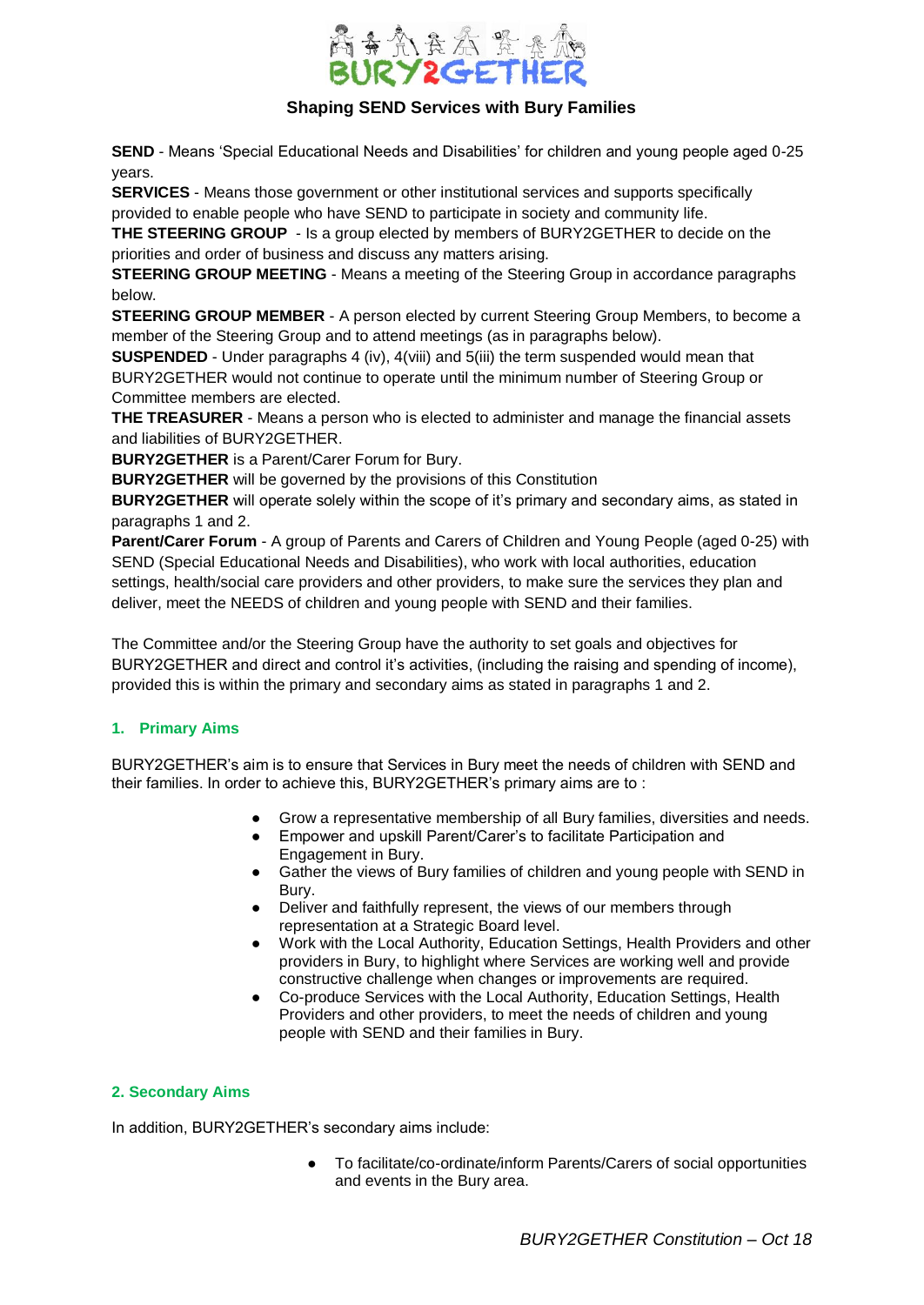

- Empower and up-skill Parents/Carers and facilitate a wider and richer network around them.
- Enable Parents/Carers to share good practice and learn from one another through peer to peer support.

### **3. Governance**

3.1) BURY2GETHER will be governed by the Committee and the Steering Group as set out in paragraphs 4 and 5 respectively.

### **4. Committee**

#### *Conduct*

4.1.1) The Committee and each of its members will act in accordance with the Constitution and all adopted policies and procedures of BURY2GETHER at all times when representing BURY2GETHER and its members.

4.1.2) The Committee and each of its members will do nothing to bring BURY2GETHER or its name into disrepute at any time.

4.1.3) The Committee and each of its members are a representative voice of BURY2GETHER and as such will abide by the terms agreed in the separate Code of Conduct. All information will be treated confidentially and all members will maintain BURY2GETHER's high professional standards and not bring it's name into disrepute.

#### *Membership*

4.2.1) The Committee will have, at any particular time, a minimum of four members (including the Chair, the Secretary and the Treasurer) and a maximum of eight members. If, due to resignations or for any other reason, the Committee does not have the minimum membership, BURY2GETHER will be suspended until the minimum Committee membership is achieved. In this instance, there will be a permanent advertised recruitment drive, in order to ensure continuance as soon as possible. 4.2.2) The Chair, amongst other duties agreed by the Committee from time to time, is responsible for convening and chairing meetings of the Committee and retains overall responsibility for the control

and organisation of BURY2GETHER. 4.2.3) The Treasurer, amongst other duties agreed by the Committee from time to time, is responsible for the control and appropriate application of the income of BURY2GETHER in line with the financial policies of BURY2GETHER.

4.2.4) The Secretary, amongst other duties agreed by the Committee from time to time, is responsible for the duties set out in paragraphs below.

#### *Appointment*

4.3.1) From 1/1/19 onwards, and subject to the maximum number of members of the Committee, any Member of BURY2GETHER can apply to the Chair in writing or submit a video, to become a member of the Committee. Although it would be preferable that applications for the Committee came from existing Steering Group Members.

The Chair has the power to implement an interim Committee position at any time following a resignation.

If at any time there are fewer than the maximum number of members of the Committee or and when members of the Committee are required to submit their membership for re-election, the Secretary will advertise the vacancy at the next meeting of the Steering Group and on the website of

BURY2GETHER within 2 weeks of the vacancy arising, together with brief details of the process and timeframes of application.

4.3.2) Any Member may apply to become a member of the Committee by submitting an application in writing to the Chair no later than the first week in January (in advance of the AGM). The Secretary will circulate applications to Members during December in advance of the relevant AGM, together with a summary of the relevant voting process.

4.3.3) New members of the Committee will be elected by the other members of the Committee before the AGM by a majority vote. Each applicant for membership of the Committee will have the right to submit a statement via a written submission or video.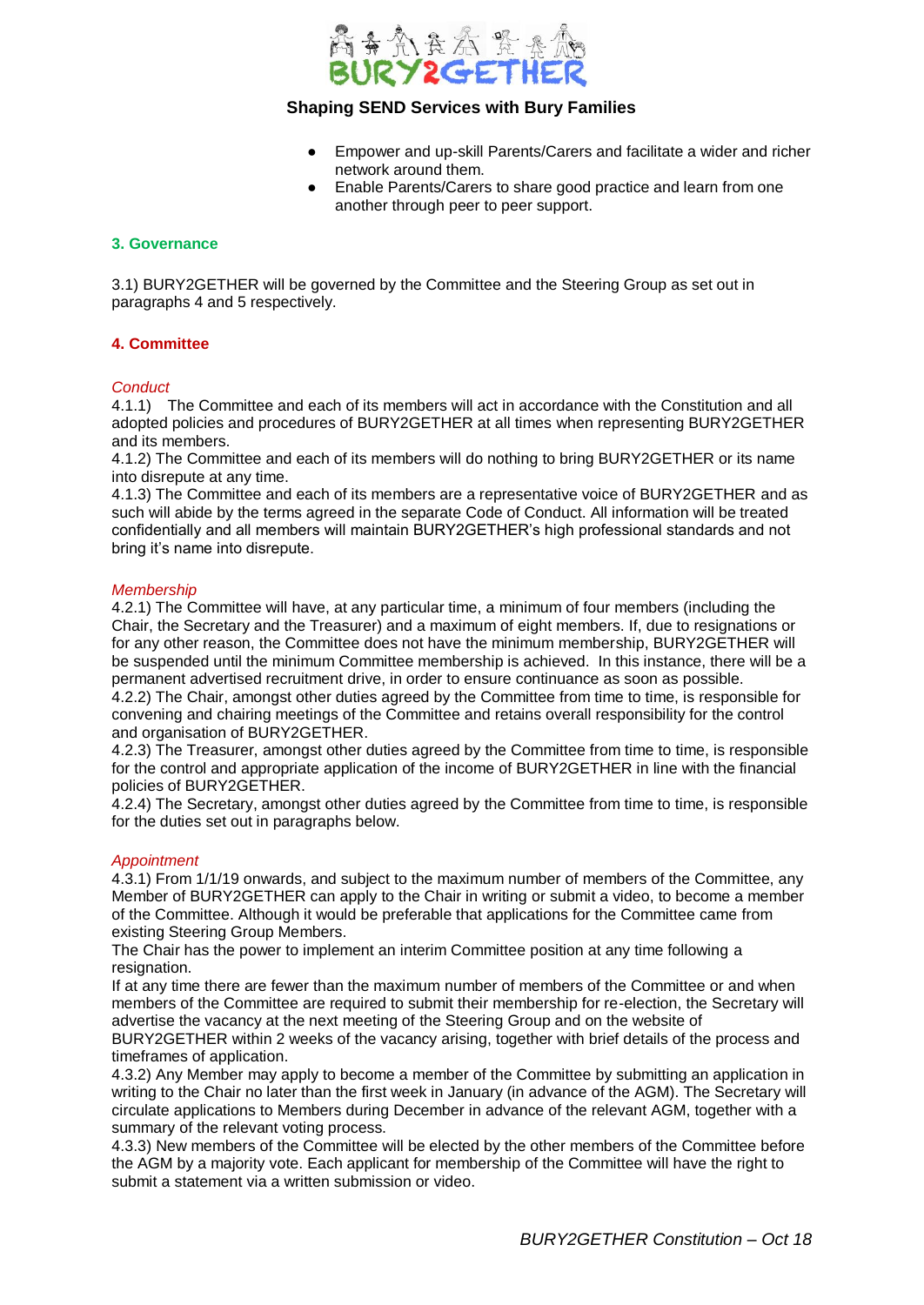

#### *Re-election*

4.4.1) Members of the Committee, including the Chair, must submit their membership and/or role for re-election every 3 years, before the AGM, during the first week in January.

4.4.2) The Chair and all members of the Committee must submit their role for re-election on or before the third anniversary of their appointment at the appropriate AGM.

4.4.3) Members of the Committee Group must submit their written applications in writing or a video by the first week in January. An email will be sent out of the videos and/or written submissions, and a poll taken. The poll will be conducted by The Chair. The voting will close on the second week of January. The Chair will contact all parties by the third week of January.

#### *Resignation*

4.5.1) Any member of the Committee can resign, at any time, by writing to the Chair. They must set a clear end date. It is permitted for Committee Members to step back from their role for a short period of time whilst retaining their role. This must be communicated by to the Chair in writing with a clear end date, for consideration.

#### *Removal*

4.6.1) Any Member can make an application in writing to the Chair, to remove a member of the Committee at any time if, and only if it can be shown, that the relevant member of the Committee has not acted in accordance with the Constitution and/or any adopted policies of BURY2GETHER. The Chair will investigate such applications and present their finding to the Committee who will vote on the matter. A person may be removed with a 75% vote. And the member will be given the opportunity to present any views or objections in writing to the Chair.

#### *Committee Meetings*

4.7.1) The Committee will hold meetings as required, with a minimum of three meetings per annum. Meetings will be held on Monday afternoons 1.00-2.30pm. A minimum of four members of the Committee is required for a quorum. If a quorum is not present, the meeting will be postponed. 4.7.2) Members of the Committee must declare any conflicts of interest during meetings. 4.7.3) The Chair will chair Committee Meetings unless a suitable delegate is agreed by the majority of the members of the Committee, present at the relevant meeting.

4.7.4) The Secretary will circulate an agenda for all Committee Meetings to all members of the Committee in advance of the relevant meeting, document discussions and decisions during Committee Meetings and retaining this documentation for a minimum period of 2 years. The meeting will be arranged one year in advance by the Chair.

#### *Delegation*

4.8.1) The Committee may delegate specific responsibilities and/or duties to individual members of the Committee and/or Steering Group for specified periods of time as it sees fit.

#### *Remuneration*

4.9.1) No member of the Committee will be remunerated for their role as a member of the Committee; however, reasonable expenses (in accordance with any financial policy in force from time to time) may be claimed. Any requests must be submitted to the Treasurer and it is at the members discretion if they wish to claim them.

#### *Policies and Procedures*

4.10.1) The Committee is responsible for preparing, documenting and implementing detailed policies and procedures for the control and organisation of BURY2GETHER, which must include but is not limited to: Code of Conduct, GDPR, Social Media Policy

4.10.2) Policies will be presented at Steering Group Meetings for discussion and adopted if approved by a majority 75% vote in accordance with paragraph 4 (xv).

#### *Insurance*

4.11.1) The Committee is responsible for ensuring that BURY2GETHER has adequate insurance cover for its activities. This includes, but is not limited to, Building and Contents insurance, GDPR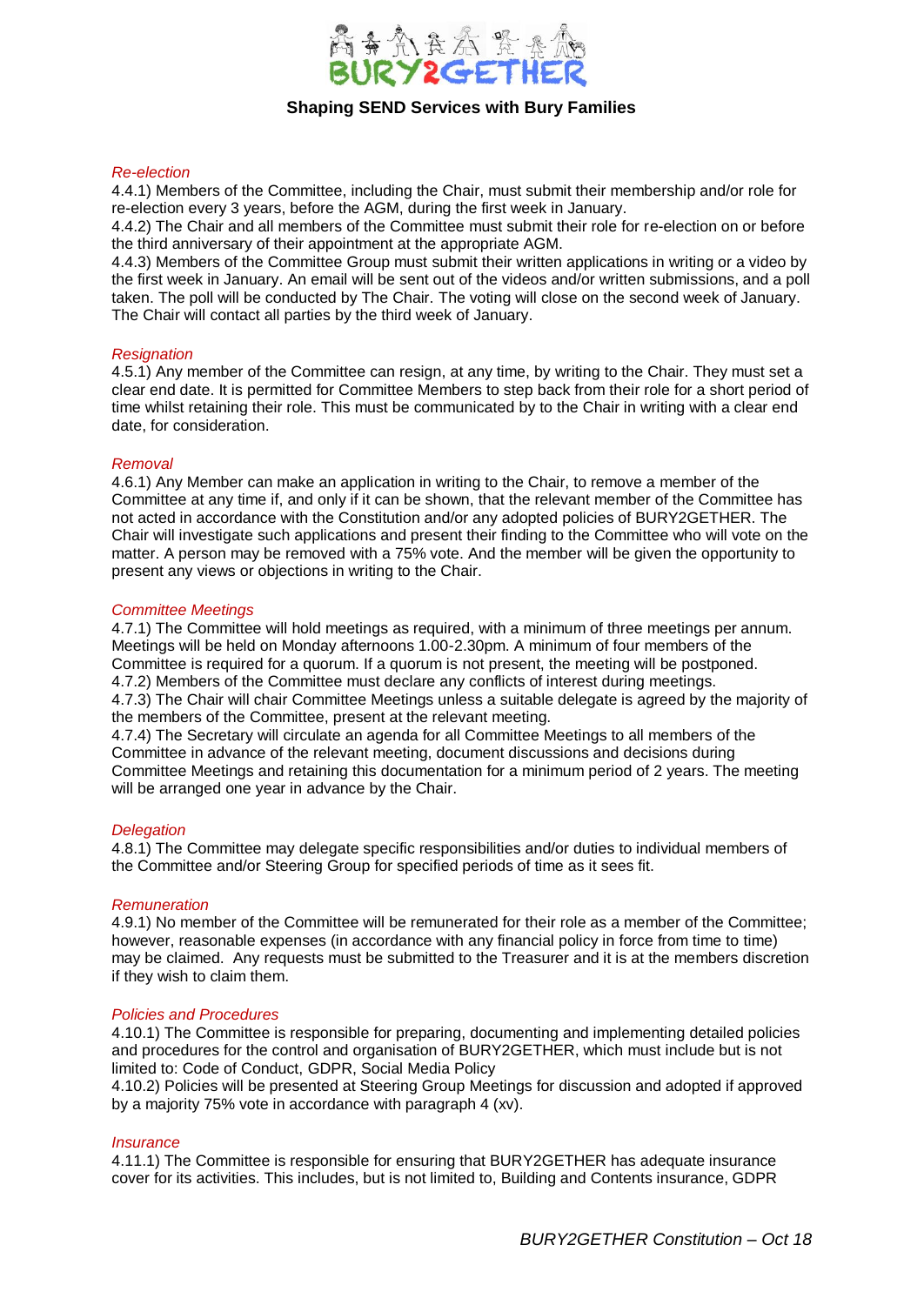

insurance, Public Liability insurance. The insurance should be arranged and reviewed by the Treasurer.

*Voting*

4.12.1) It is not permitted for any member of the Committee to transfer their vote to any other person. Honorary members do not have any voting rights and aren't permitted to sit at the Committee.

4.12.2) Decisions of the Committee will be made by a majority 75%, via a show of hands at a meeting. If a majority cannot be reached, the Chair will have the casting vote.

4.12.3) Proxy votes will be available on issues that deem need a broader representation, these will be decided by the chair.

#### **5. Steering Group**

#### *Conduct*

5.1.1) The Steering Group and each of its members will act in accordance with the Constitution and all adopted policies and procedures of BURY2GETHER at all times when representing BURY2GETHER and its members.

5.1.2) The Steering Group and each of its members will do nothing to bring BURY2GETHER or its name into disrepute at any time. Steering Group members are a representative voice of BURY2GETHER and as such will abide by the terms agreed in the separate Code of Conduct, maintain high professional standards and confidentiality and not bring BURY2GETHER or it's name into disrepute.

#### *Membership*

5.2.1) The Steering Group will have, at any particular time, a minimum of five members and a maximum of 25 members. If, due to resignations or for any other reason, the Steering Group does not have the minimum membership, BURY2GETHER will be suspended until the minimum membership is achieved.

#### *Appointment*

5.3.1) From 1/1/19 onwards, and subject to the maximum number of members of the Steering Group stated, any Member can apply to the Chair in writing to become a member of the Steering Group. 5.3.2) If at any time there are fewer than the maximum number of members of the Steering Group, as stated, or when members of the Steering Group are required to submit their membership for reelection, the Secretary will advertise the vacancy on the website of BURY2GETHER within 2 weeks of the vacancy arising, together with brief details of the process and timeframes of application. 5.3.3) Any Member may apply to become a member of the Steering Group by submitting an application via video or in writing, to the Chair at any point whilst there are vacancies. The Secretary will circulate all applications to all Steering Group Members 1 week in advance of the relevant Steering Group Meeting, together with a summary of the relevant voting process. 5.3.4) Members of the Steering Group will be elected by current Steering Group at a Steering Group Meeting by a majority vote.

#### *Re-election*

5.4.1) Members of the Steering Group must submit their membership and/or role for re-election every 2 years, before the AGM, during the first week in January.

5.4.2) The Chair and all members of the Committee must submit their role for re-election on or before the second anniversary of their appointment at the appropriate AGM.

5.4.3) Members of the Steering Group must submit their written applications in writing or a video by the first week in January. An email will be sent out of the videos and/or written submissions, and a poll taken. The poll will be conducted by The Chair. The voting will close on the second week of January. The Chair will contact all parties by the third week of January.

#### *Resignation*

5.5.1) Any member of the Steering Group can resign at any time by writing to the Chair. A clear end date must be given. It is permitted for Steering Group Members to step back from there role for a